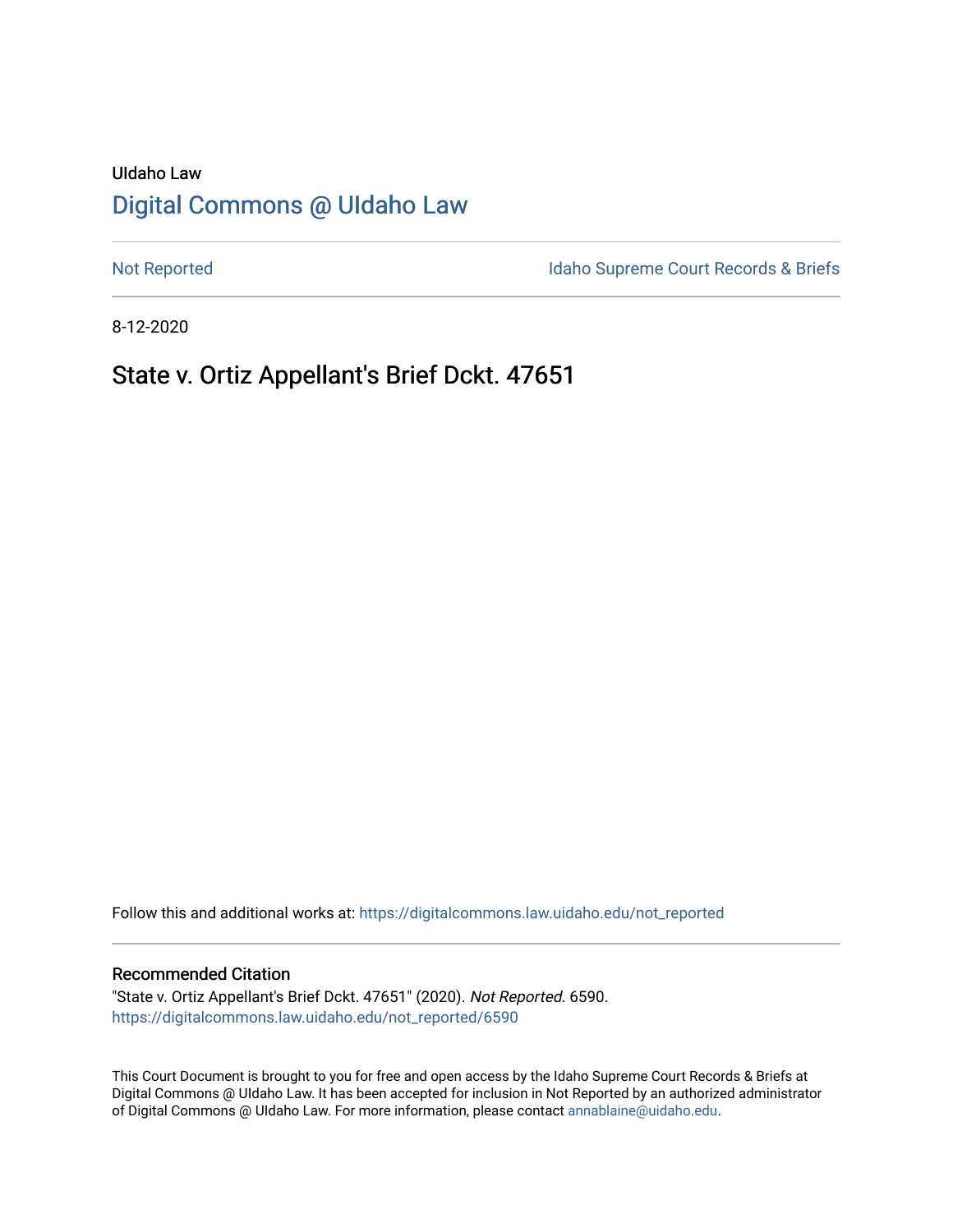Electronically Filed 8/12/2020 12:46 PM Idaho Supreme Court Melanie Gagnepain, Clerk of the Court By: Brad Thies, Deputy Clerk

ERIC D. FREDERICKSEN State Appellate Public Defender I.S.B. #6555

JENNY C. SWINFORD Deputy State Appellate Public Defender I.S.B. #9263 322 E. Front Street, Suite 570 Boise, Idaho 83702 Phone: (208) 334-2712 Fax: (208) 334-2985 E-mail: documents@sapd.state.id. us

### IN THE SUPREME COURT OF THE STATE OF IDAHO

| STATE OF IDAHO,       |                                |
|-----------------------|--------------------------------|
|                       | NO. 47651-2019                 |
| Plaintiff-Respondent, |                                |
|                       | GOODING COUNTY NO. CR24-19-397 |
| V.                    |                                |
|                       |                                |
| DANIEL CRUZ ORTIZ,    | <b>APPELLANT'S BRIEF</b>       |
|                       |                                |
|                       |                                |
|                       |                                |
| Defendant-Appellant.  |                                |

## STATEMENT OF THE CASE

Nature of the Case

Daniel Cruz Ortiz pied guilty to vehicular manslaughter and aggravated driving under the influence of alcohol ("DUI"). The district court imposed concurrent sentences of eight years, with four years determinate. Mr. Cruz Ortiz appeals, and he asserts the district court abused its discretion by imposing excessive sentences.

## Statement of Facts and Course of Proceedings

On March 16, 2019, officers with the State Police responded to a serious injury crash in the highway near Gooding. (Presentence Investigation Report *(hereinafter,* PSI, p.4.) Officers were informed that one of the drivers, later identified as Mr. Cruz Ortiz, fled on foot. (PSI, p.4.)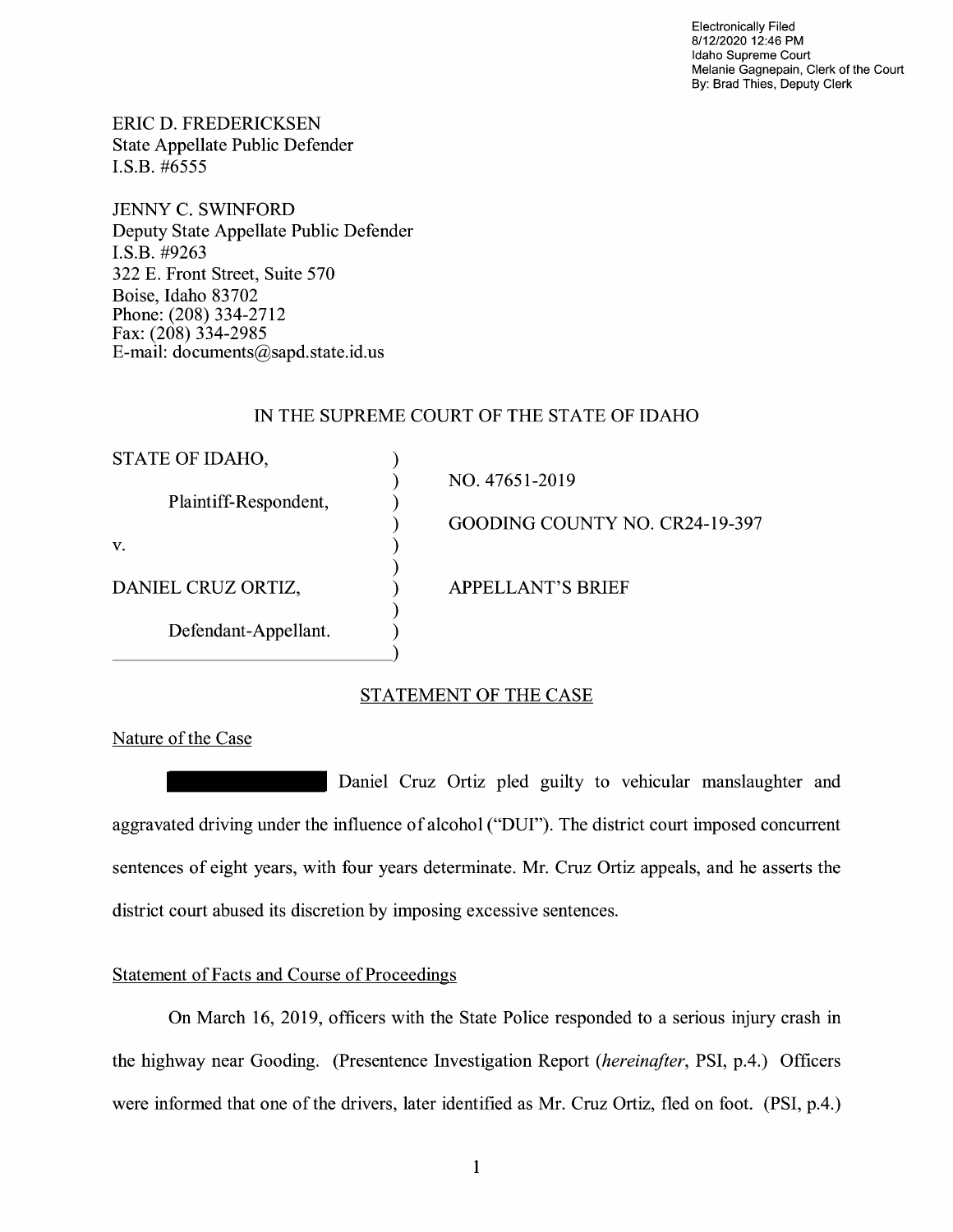The driver of the other vehicle, Jessie Otton, was killed in the accident and her passenger, her daughter, was flown to St. Alphonsus hospital with a broken femur. (PSI, p.4.) Ms. Otten was pregnant at the time. (PSI, p.5.) Mr. Cruz Ortiz acknowledged that he had consumed four beers prior to the accident and provided BAC samples between .085 and .091. (PSI, p.4.)

Mr. Cruz Ortiz was charged with two counts of vehicular manslaughter, aggravated DUI, and leaving the scene of an injury accident. (R., p.50.) He pleaded guilty to one count of vehicular manslaughter and to aggravated DUI and the district court imposed concurrent unified sentences of eight years, with four years fixed. **(R.,** pp.80, 123.) Mr. Cruz Ortiz appealed. **(R.,** p.135.) He asserts that the district court abused its discretion by imposing excessive sentences.

#### ISSUE

Did the district court abuse its discretion when it imposed concurrent unified sentences of eight years, with four years determinate, upon Mr. Cruz Ortiz following his plea of guilty to vehicular manslaughter and aggravated DUI?

#### ARGUMENT

## The District Court Abused Its Discretion When It Imposed Unified Sentences Of Eight Years, With Four Years Determinate, Upon Mr. Cruz Ortiz Following His Plea Of Guilty To Vehicular Manslaughter And Aggravated DUI

"It is well-established that ' [ w ]here a sentence is within statutory limits, an appellant has the burden of showing a clear abuse of discretion on the part of the court imposing the sentence."' *State v. Pierce,* 150 Idaho 1, 5 (2010) (quoting *State v. Jackson,* 130 Idaho 293, 294 (1997) (alteration in original)). Here, Mr. Cruz Ortiz's sentences do not exceed the statutory maximum. Accordingly, to show that the sentences imposed were unreasonable, Mr. Cruz Ortiz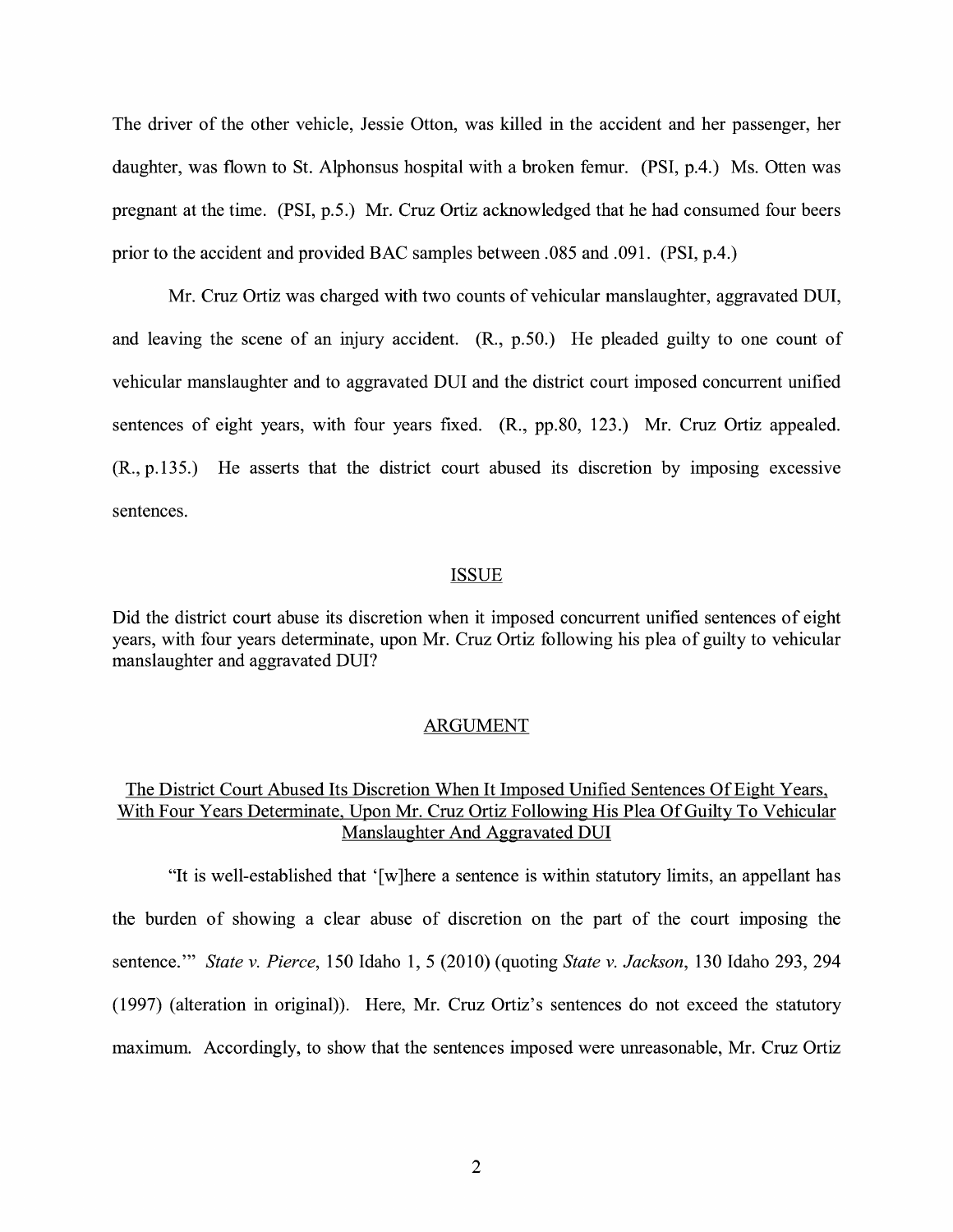"must show that the sentence, in light of the governing criteria, is excessive under any reasonable view of the facts." *State v. Strand,* 137 Idaho 457, 460 (2002).

"'Reasonableness' of a sentence implies that a term of confinement should be tailored to the purpose for which the sentence is imposed." *State v. Adamcik,* 152 Idaho 445, 483 (2012) (quoting *State v. Stevens,* 146 Idaho 139, 148 (2008)).

In examining the reasonableness of a sentence, the Court conducts an independent review of the entire record available to the trial court at sentencing, focusing on the objectives of criminal punishment: (1) protection of society; (2) deterrence of the individual and the public;  $(3)$  possibility of rehabilitation; and  $(4)$  punishment or retribution for wrongdoing.

*Stevens,* 146 Idaho at 148. "A sentence is reasonable if it appears necessary to accomplish the primary objective of protecting society and to achieve any or all of the related goals of deterrence, rehabilitation, or retribution." *State v. Delling,* 152 Idaho 122, 132 (2011).

When asked about the accident, Mr. Cruz Ortiz stated that he felt horrible about what happened and acknowledged that it could have been prevented. (PSI, p.4.) He stated that, prior to the accident, he had at a birthday celebration where had some beer, but he waited to drive until he thought he was sober. (PSI, p.4.) When the accident happened, Mr. Cruz Ortiz stated that he saw airbags and tried to open the door. (PSI, p.4.) His mind went blank and his ears were ringing. (PSI, p.4.) He then walked home because he was lost and afraid. (PSI, p.4.) He stated that the most difficult thing for him was knowing that he hurt someone and that life was lost. **(PSI,** p.4.)

Mr. Cruz Ortiz also expressed his remorse at the sentencing hearing. He stated,

Your Honor, first of all, I'd like to apologize to Jessie Otten's family. You know, I never intended to hurt anybody and never wanted to. I'm truly sorry. I truly hope you truly forgive me one day for robbing Jessie of years with you guys. That truly hurts me. I just want to let you guys know I do have myself for taking her life from you guy and your guys' grandson. You know, I never wanted this to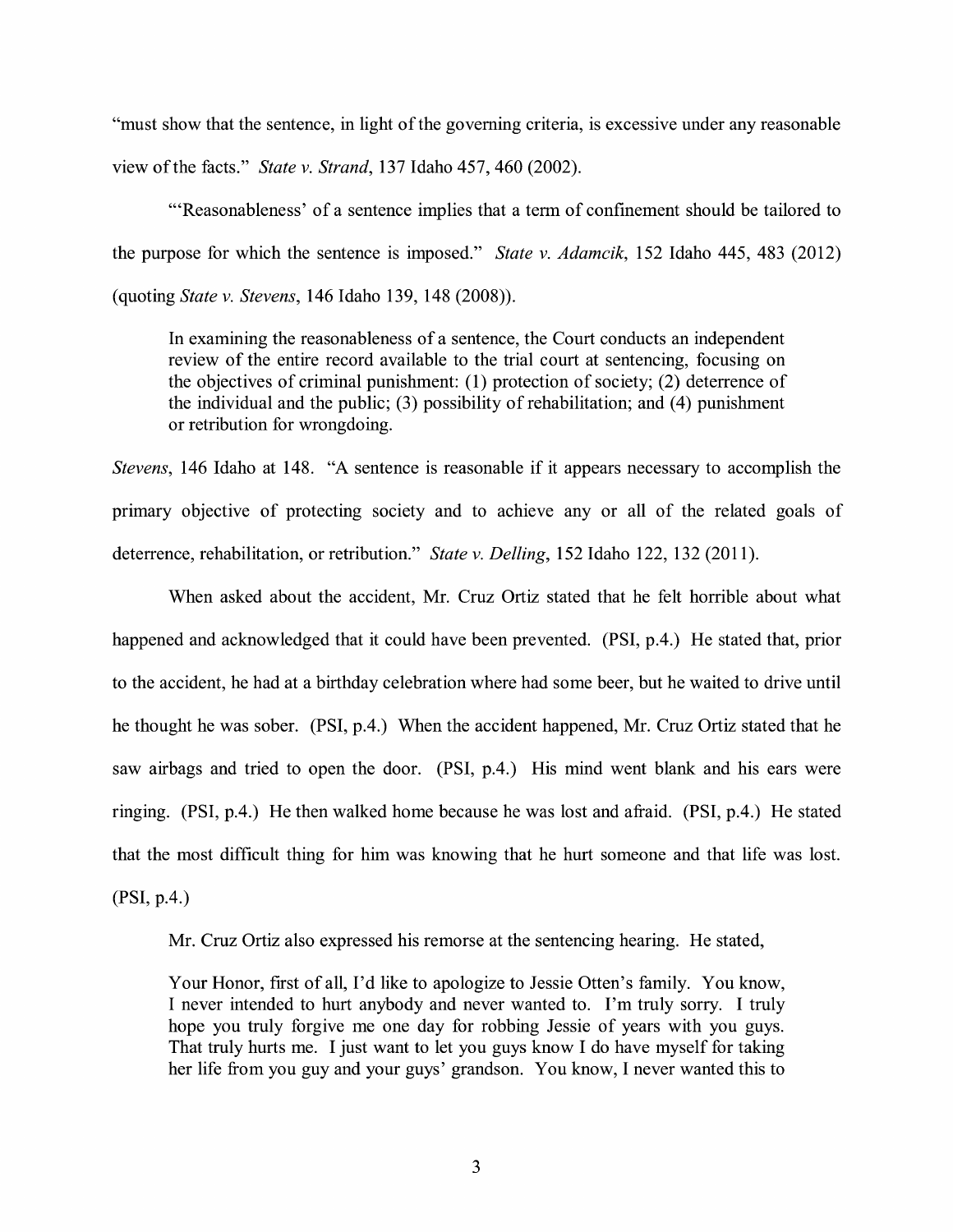happen, and I have no words to come up for my actions. I just want to let you guys know I'm truly sorry.

And this is a life-changing moment for me, and I do want to do better and improve my life, and that's why I ask you guys for mercy on me to help me be able to at least help the Otton family with child support whatever way I can help them. It's the least I can do, you know. Knowing that I robbed them of someone who they loved truly hurts me. It hurts me at night, every night. I hate myself for doing such a thing, but I hope one day I can forgive myself as well, but just know I truly am sorry, and I'm sorry to everyone that I let down, not just Jessie's family but my own family, my friends and family for shaming them, because they knew I was better than this. And I just hope you can grant me permission to be able to still work and provide for them, help improve my life for the better. I'm just really sorry for everybody.

And I know this is hard. It's hard on me too. And Jessie's mom said it's a life sentence for them. It's also a life sentence for me, because every day I live knowing that I took a mother and a future son. And my mom is my greatest blessing to me. I truly love her, and being a son, I feel like a failure. And I didn't want that for Jessie or her son, you know, but I'm truly sorry.

 $(Tr., p.19, L.22 - p.21, L.10.)$ 

In addition to expressing his remorse and his regret at sentencing, Mr. Cruz Ortiz also noted that he had agreed to pay child support to help Ms. Otton's family. (Tr., p.19, L.22 – p.21, L.10.) Recognizing this, the State recommended the sentences imposed by the court, but requested that Mr. Cruz Ortiz be placed on probation for a period of ten years "to allow for child support until the child is 18 years old, \$5,000 for each of the victims in this for the civil penalty and, of course, child support." (Tr., p.12, Ls.6-14.) Mr. Cruz Ortiz would of course have far more opportunities for employment while on probation and could work on paying this child support, which he could not do while incarcerated.

Mr. Cruz Ortiz had been enlisted in the Army National Guard since September, 2016 and was still actively involved. **(PSI,** p.8.) Mr. Cruz Ortiz had been employed at a farm from 2014- 2018 and worked there in high school and between his National Guard trainings. (PSI, p.9.) He had been employed at NCR Builders since June 2019 and worked between 40 and 50 hours a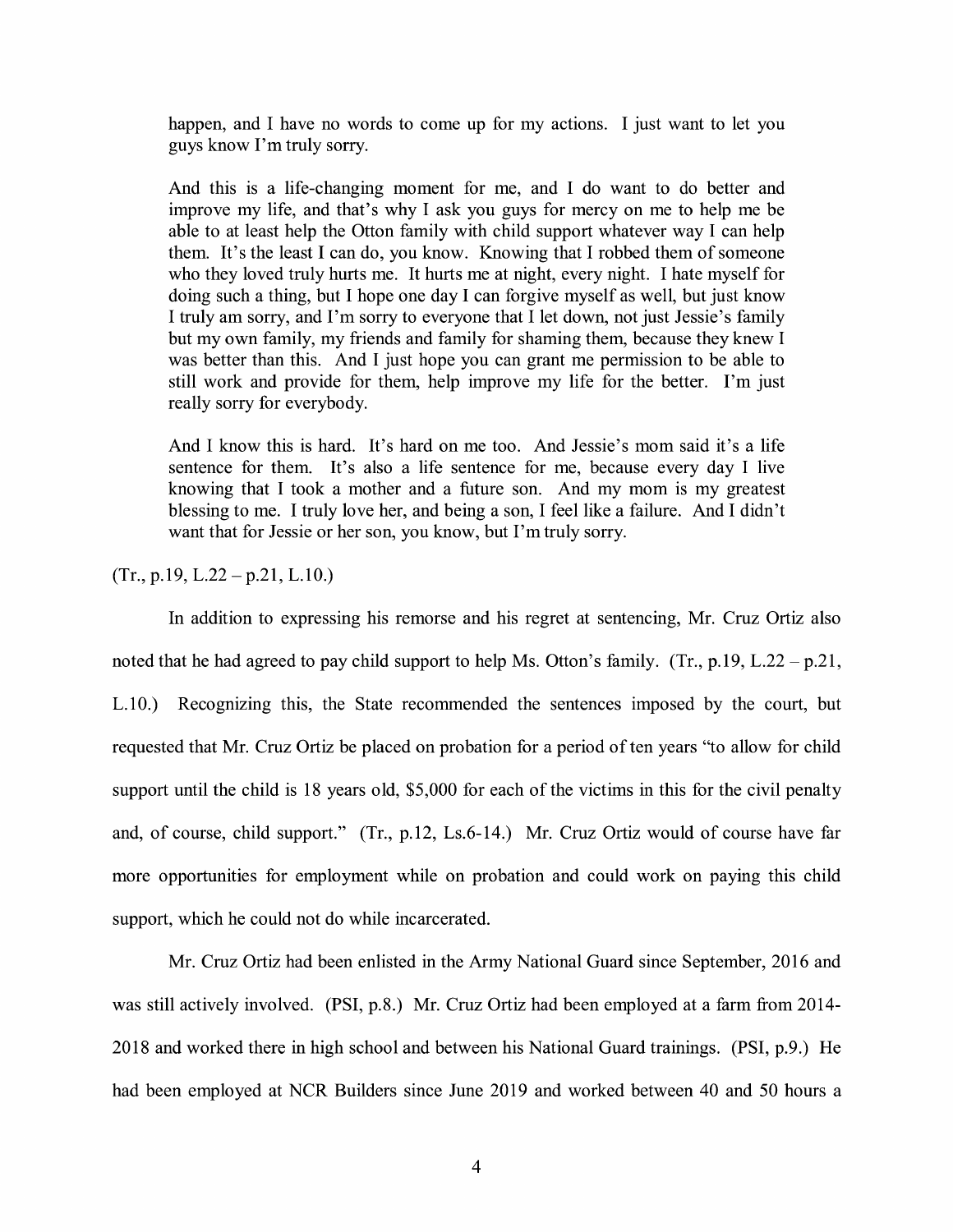week. (PSI, p.9.) The company was willing to work with his schedule related to his legal obligations. (PSI, p.9.) Thus, Mr. Cruz Ortiz would have income if placed on probation and could start contributing child support.

Counsel for Mr. Cruz Ortiz also noted that Mr. Cruz Ortiz's LSI score was 12, which placed him in the low risk to reoffend, and his GAIN score indicated that he did not meet substance abuse disorder criteria. (Tr., p.17, Ls.17-24.)

Considering that Mr. Cruz Ortiz did not intend to harm anyone, expressed his remorse and regret to the family and to the court repeatedly, had agreed to pay child support, would have employment if placed on probation, and was a low risk to reoffend, Mr. Cruz Ortiz respectfully submits that the district court abused its discretion by imposing excessive sentences in this case.

### **CONCLUSION**

Mr. Cruz Ortiz respectfully requests that this Court reduce his sentences as it deems appropriate. Alternatively, he requests that his case be remanded to the district court for a new sentencing hearing.

DATED this 12<sup>th</sup> day of August, 2020.

*Isl* Jenny C. Swinford JENNY C. SWINFORD Deputy State Appellate Public Defender